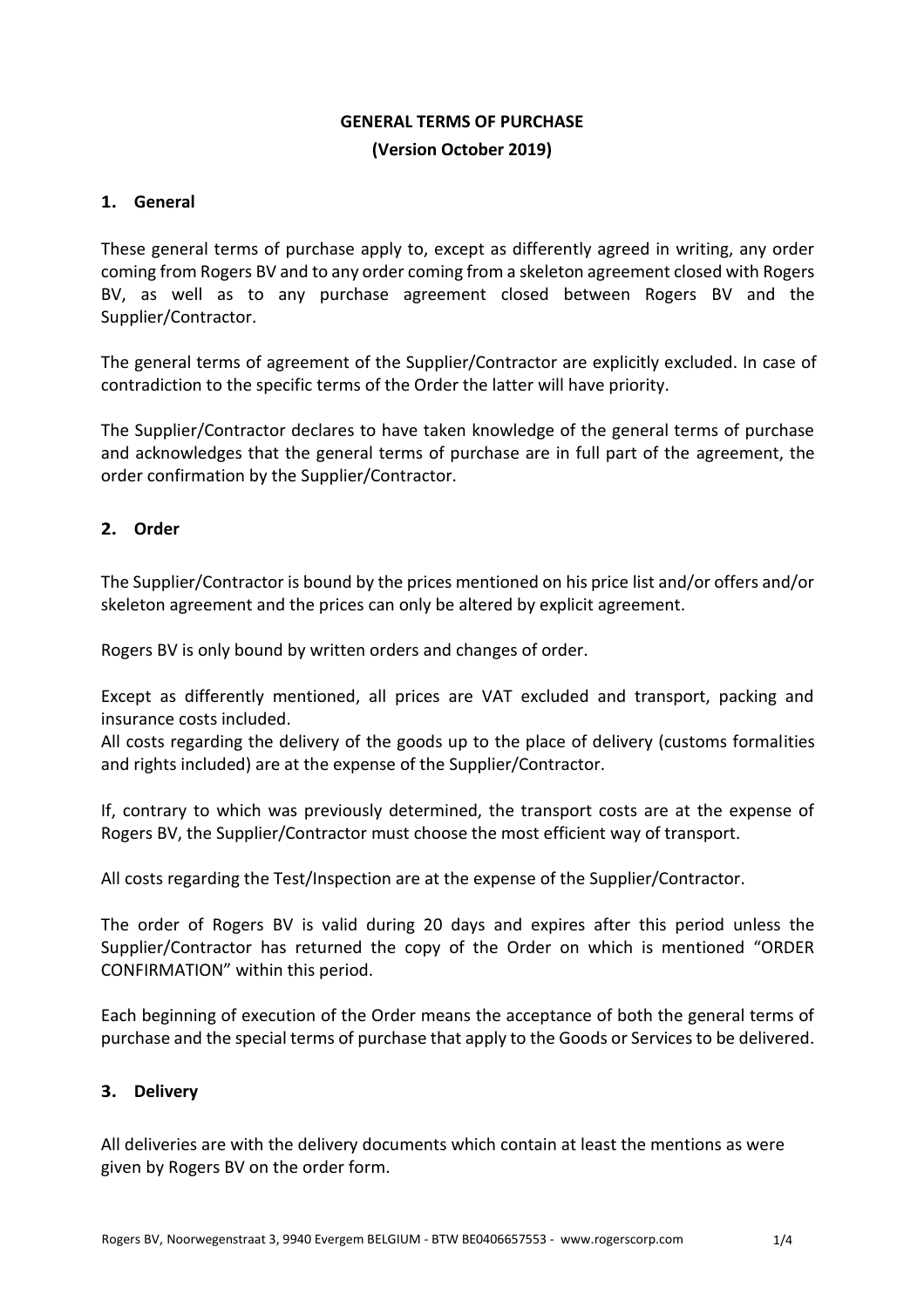The Delivery Date mentioned on the Order is binding upon the Supplier/Contractor. If the Delivery Date cannot be met, Rogers BV reserves the right legally and without default to consider the Order as dissolved and to refuse the possible late delivery in part or completely, without prejudice to the right of Rogers BV to claim all the damages it incurred because of noncompliance with the delivery date of the Supplier/Contractor.

Except as differently and explicitly agreed in writing, Rogers BV can never be held to accept partial deliveries.

The Goods need to be packed appropriately and the necessary precautions need to be taken in order to protect them as much as possible and in accordance with the technical specifications of Rogers BV.

Any damages incurred until the receipt of the goods at the place of delivery, caused by an inappropriate packing, will be at the expense of the Supplier/Contractor.

The goods need to be sent to the Delivery Address mentioned on the delivery and this during the normal working days and opening hours of the warehouse.

All Test Certificates and Inspection Reports must be sent together with the Goods or within 5 working days from delivery of the goods to Rogers BV.

The goods need to be secured against visible or hidden defects. The receipt of the goods by Rogers BV implies only the physical receipt but not the acceptance of the goods. The deliveries are considered to be accepted upon inspection and approval by the authorized staff of Rogers BV.

Rogers BV reserves the right to formulate complaints about visible defects until two weeks from date of delivery.

Complaints concerning hidden defects may be formulated by Rogers BV until three weeks from noticing the hidden defect.

## **4. Transfer of property – risk of transport**

The Goods remain the property of the Supplier until the moment of delivery at the mentioned Delivery Address giving with the Order.

Until the moment of delivery the Supplier bears all the risks concerning the Goods to be delivered, included but not restricted to the risks of transport, loss of the Goods, theft, vandalism, etc.

#### **5. Invoicing**

Unless explicitly agreed otherwise in writing, the invoices can only be drawn up at the moment of delivery and need to be sent to the address mentioned on the Order.

All Invoices must mention among other things but not exhaustive, the following information: Order Number, Order Date, Number of Working Order (if applicable), Serial Number, Divisional Number.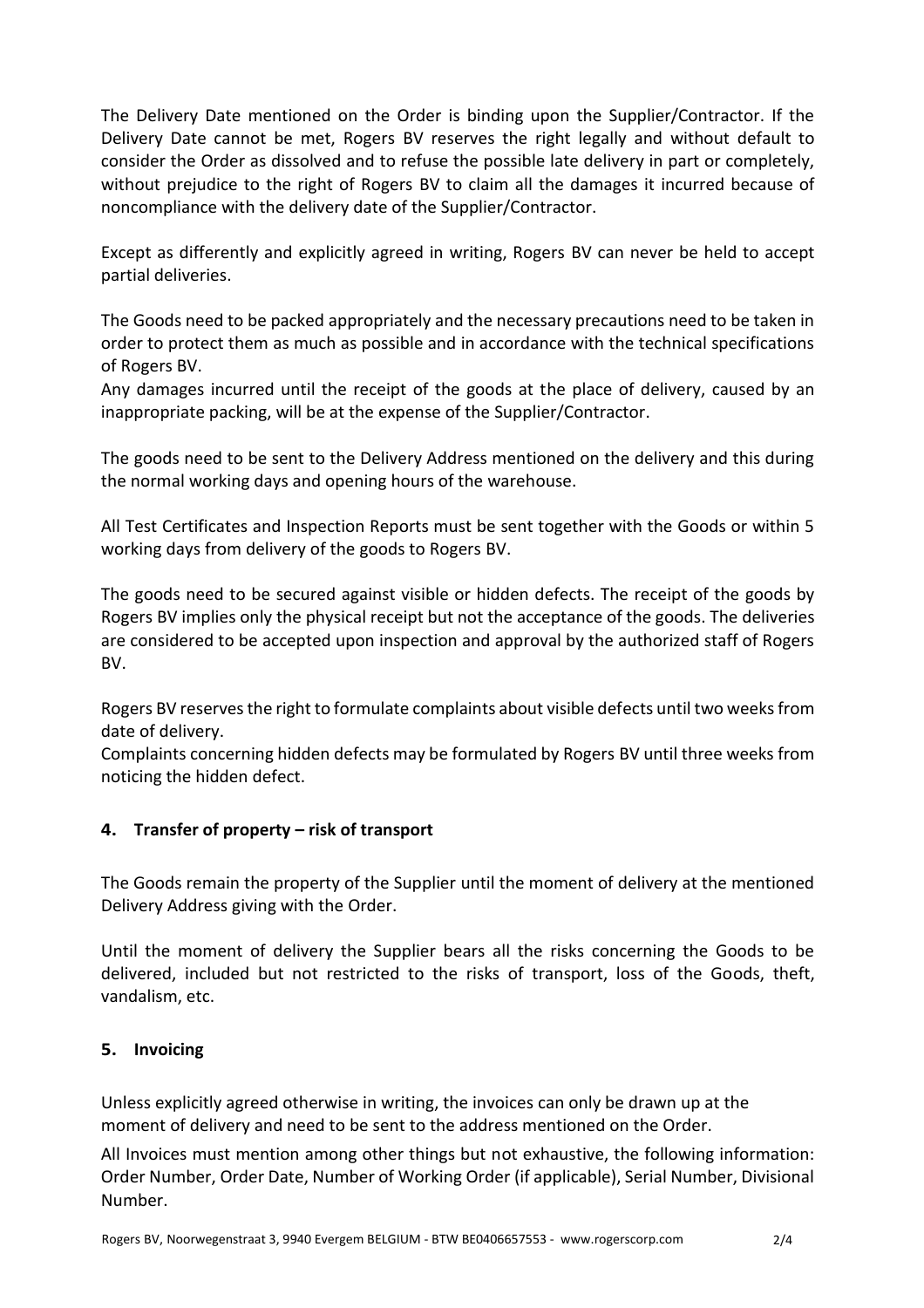The Invoices must cover the complete Order. If so, Partial Invoices for Partial Deliveries must be limited to the actual delivered quantities.

If the Transport Costs are at the expense of Rogers BV, these must be mentioned separately on the Invoice.

Rogers BV will pay the Invoices upon receipt of the goods within 60 days from the Invoice Date, unless explicitly agreed otherwise in writing.

Late payment can only lead to the payment of the conventional interests and/or damages provided that the Supplier/Contractor has declared Rogers BV in default in writing.

## **6. Intellectual property**

All technical data, Spare Parts lists, Instruction manuals and other information asked at the time of the order, remain the full property of Rogers BV.

Rogers BV is granted the permission to use all information freely concerning the Order.

Warranty and Indemnification: Supplier/Contractor represents and warrants to Rogers BV that no use or sale of any item to be delivered hereunder, alone or in any combination recommended or specified by Supplier/Contractor, and no service supplied or work performed hereunder by Supplier/Contractor, its agents, employees or representatives, will infringe any patent, copyright, trademark, service mark or other intellectual property right. Supplier/Contractor agrees to indemnify and hold Rogers BV and its customers harmless from and against any and all costs, damages, and expenses (including without limitation prompt reimbursement of legal fees and expenses, expended or incurred by Rogers BV to defend itself therefrom or otherwise as a consequence thereof) and all judgments and decrees resulting from any actual or alleged infringements or contributory infringement of any patent, copyright, trademark, service mark or other intellectual property right by such use or sale of any such item or by any services supplied or work performed hereunder by Supplier/Contractor, its agents, employees or representatives.

## **7. Special commitment**

It is the Policy of Rogers BV to write down all transactions exactly and faithfully in the books of the Company.

Rogers BV expects the same policy of all Suppliers/Contractors and their respective Representatives and/or Subcontractors.

## **8. Data protection and privacy**

In the event the parties receive any personal data according to the regulation (EU) 2016/679 of the European Parliament and of the Council of 27 April 2016 on the protection of individuals with regard to the processing of personal data and on the free movement of such data ("General Data Protection Regulation", GDPR) (hereinafter "Personal Data"), each party shall comply with the applicable EU data protection law(s), regulations, treaties or